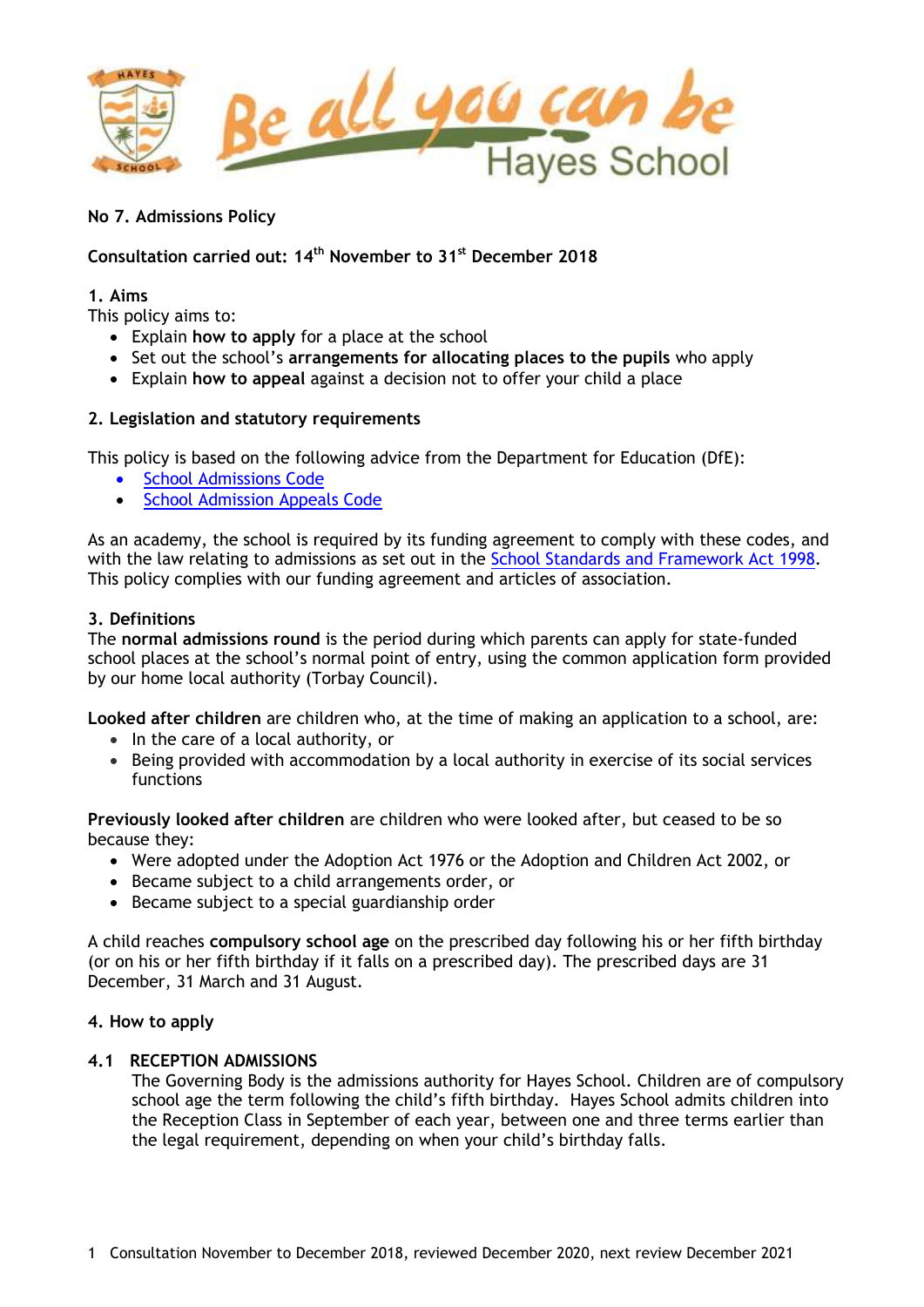## **4.2 Admission to Reception**

In the November before the admission date parents must apply for a school place using a common application form obtainable directly from the school; **alternatively** if parents need to, they can apply online at [www.torbay.gov.uk.](http://www.torbay.gov.uk/)

TIPS 5 booklets containing information about all primary schools in Torbay are available from the **school** and Torbay Children's Services (telephone 01803 208908). Information is also available from the Torbay Council website (at [www.torbay.gov.uk\)](http://www.torbay.gov.uk/) and from pre-school providers.

The common application form can be returned to the school or alternatively it can be sent to the Local Authority by the closing date. Parents will be notified by the Local Authority as to whether a place is available.

## **4.3 Deferred Admission to Reception**

This allows parents to apply for a school place and to take up that place during the reception year without jeopardizing the offer of a place.

The deferred admission arrangements do not allow summer born children to defer admission to the Autumn Term in Year 1, with the guarantee of the place being available. In addition, pupils born between 1 September and 31 March would be expected to take up their place no later than the term following their fifth birthday i.e. when they are of statutory school age.

Parental choice is refused only when further admissions would, in terms of the School Standards and Framework Act 1998, 'prejudice efficient education or the efficient use of resources', i.e. be to the detriment of those already in the school. Under the terms of the School Standards and Framework Act 1998 parents have a right to appeal to an independent appeal panel and can obtain information about the appeals process from Torbay Independent Appeals Panel, c/o Democratic Services, Town Hall, Torquay, TQ1 3DR, telephone 01803 207012.

# **5. Oversubscription Criteria**

The Governors at Hayes School agree parental choice wherever possible. However, wherever the number of applications exceeds the number of places available (57), the following priority order applies:

- 1. Priority must be given to looked after children (LAC) and all previously looked after children, including those children who appear to have been in state care outside of England and ceased to be in state care as a result of being adopted. Previously looked after children are children who were looked after but ceased to be so because they were adopted (or became subject to a child arrangements order or a special guardianship order) including those children who appear to have been in state care outside of England and ceased to be in state care as a result of being adopted. LAC is child who is (a) in care of LA, or (b) being provided with accommodation by LA in exercise of social services functions (see definition in S22(1) of Children Act 1989).
- 2. Where the child has siblings attending the school at the time of application.
	- Sibling: brother or sister, half brother or sister, adopted brother or sister, stepbrother or sister, or the child of the parent/carer's partner, and in every case, the child should be living in the same family unit at the same address.
	- Where applications are received from families with multiple birth siblings (twins, triplets, etc.) every effort will be made to allocate places at the school, including offering place(s) above the Planned Admission Number (PAN) wherever possible. Where that is not possible, for example, because Key Stage One class size legislation would be breached, parents will be invited to decide which of the children should be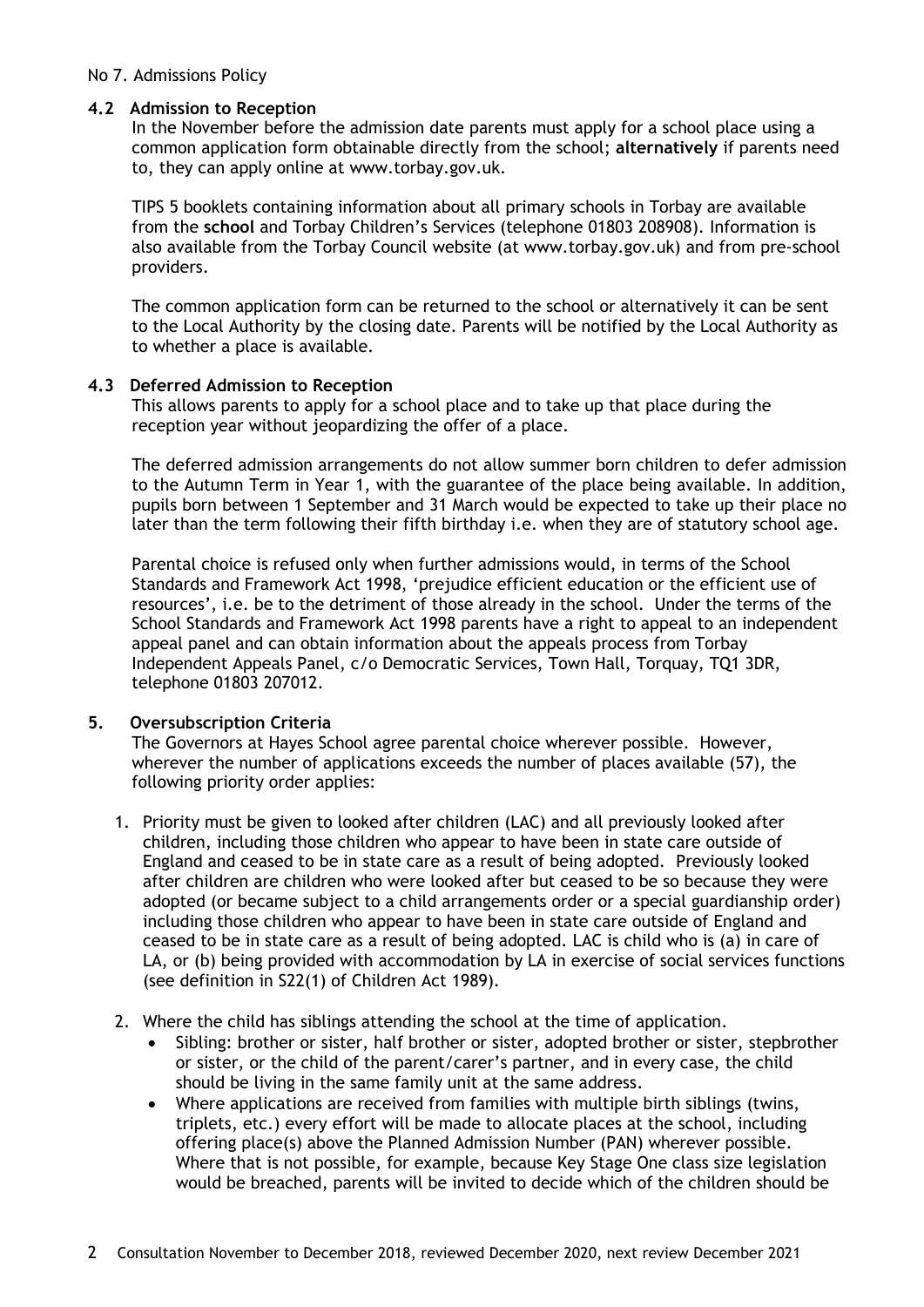allocated the available place(s). Where applications are made at the same time for two children not falling within multiple birth siblings, (sometimes referred to as contemporaneous admissions) the application will not be considered under the 'sibling' criteria.

- 3. Children who are attending Hayes School Nursery at the time of application where:
	- The parent/carer has applied for the early years pupil premium or pupil premium at the time of application and;
	- The child is eligible for early years pupil premium or pupil premium at the time of application.
	- 4. Where there are more applications than places in a particular category, those living closest to the school will have priority for any places available, (i.e. the shorter the distance the higher the priority). Distance will be measured from the entrance of the home address to the nearest official entrance of the school on a straight-line basis. In the event that applicants cannot be separated using the distance tiebreaker (i.e. they live identical distances from the school), children already attending our nursery will be prioritised then all other places will be allocated by lot.
		- Home address: address of the person with parental responsibility for the child and with whom the child lives for the majority of the week, at the time of application. Where a child resides through shared custody, the address will be with the parent who receives child benefit. Children of UK service personnel and other Crown Servants will be treated as meeting the residency criteria for that designated area even if no house is currently owned in the area once proof of the posting has been received.

Applications for children in Years Reception through to Year 6 must be made through Torbay Council.

Expressions of interest for places in the main school can be made using the green form available from the school office. On receipt of the application form a record of your child's name and details will be kept on file (in accordance with the Data protection Act 1998) so that information can be sent to you at the appropriate time.

# **5. Application Process**

The guidance in Appendix 1 provides details of the application process through Torbay Council.

# **7. In-year admissions**

You can apply for a place for your child at any time outside the normal admissions round. Please see the guidance from Torbay Council in Appendix 1.

# **8. Appeals**

If your child's application for a place at the school is unsuccessful, you will be informed why admission was refused and given information about the process for hearing appeals, if you wish to appeal.

# **9. Monitoring arrangements**

This policy will be reviewed and approved by the Full Governing Body on an annual basis. Whenever changes to admission arrangements are proposed (except where the change is an increase to the agreed admission number), the Governing Body will publicly consult on these changes.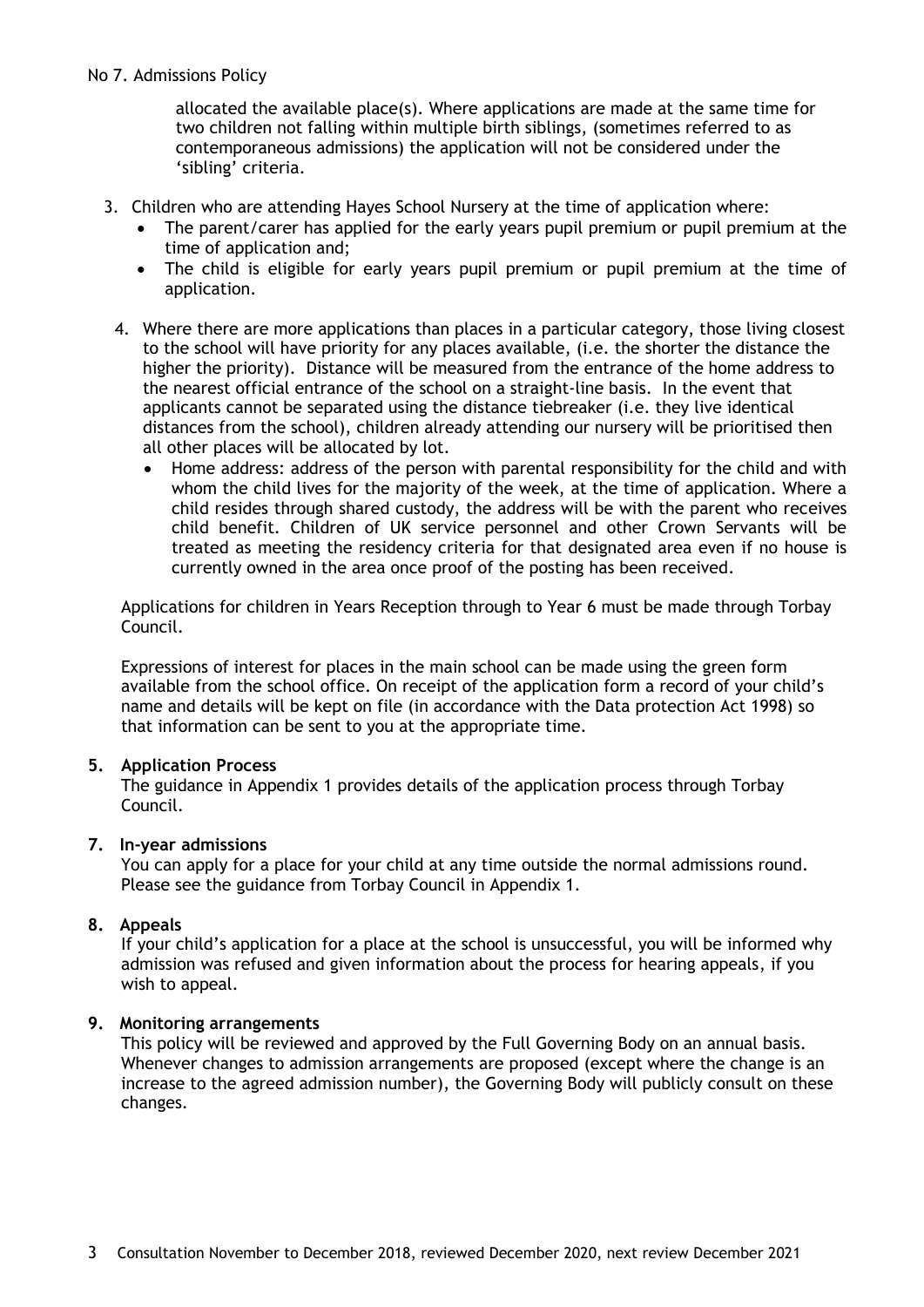

**Appendix 1: Torbay Council Guidance**

# **Proposed Co-ordinated Admissions Scheme for Primary Schools 2022-2023**

## **CONTENTS**

| <b>TOPIC</b>                                                                          | <b>PAGE</b>              |
|---------------------------------------------------------------------------------------|--------------------------|
| Introduction                                                                          | $\mathcal{P}$            |
| Who processes the admission applications?                                             | $\overline{\phantom{a}}$ |
| How are parents told about the need to apply?                                         | $\overline{\phantom{a}}$ |
| How do parents apply for a place?                                                     | $\overline{\phantom{a}}$ |
| What are the rules if a child lives abroad?                                           | 3                        |
| What if a child has special educational needs or a disability (SEND)?                 | 3                        |
| What are deferred and delayed admissions?                                             | 4                        |
| How does the admission process work?                                                  | 5                        |
| What are the timelines?                                                               | 6                        |
| What is the admission address?                                                        | $\overline{7}$           |
| What if a child moves house after the application deadline?                           |                          |
| What other changes of preference can be made after the closing date?                  |                          |
| What happens to late applications?                                                    | 7                        |
| What happens after the national offer day?                                            | 8                        |
| What happens regarding withdrawing a School Place Offer & Fraudulent<br>Applications? | 8                        |
| What happens with duplicate and disputed applications?                                | 8                        |
| How does the waiting list work?                                                       | 9                        |
| How do parents appeal?                                                                | 9                        |

#### Contact Information:

#### **Torbay Council Student Services**

Telephone: 01803 208908

Email[: pupil.services@torbay.gov.uk](mailto:pupil.services@torbay.gov.uk)

Address: c/o Town Hall, Castle Circus, Torquay TQ1 3DR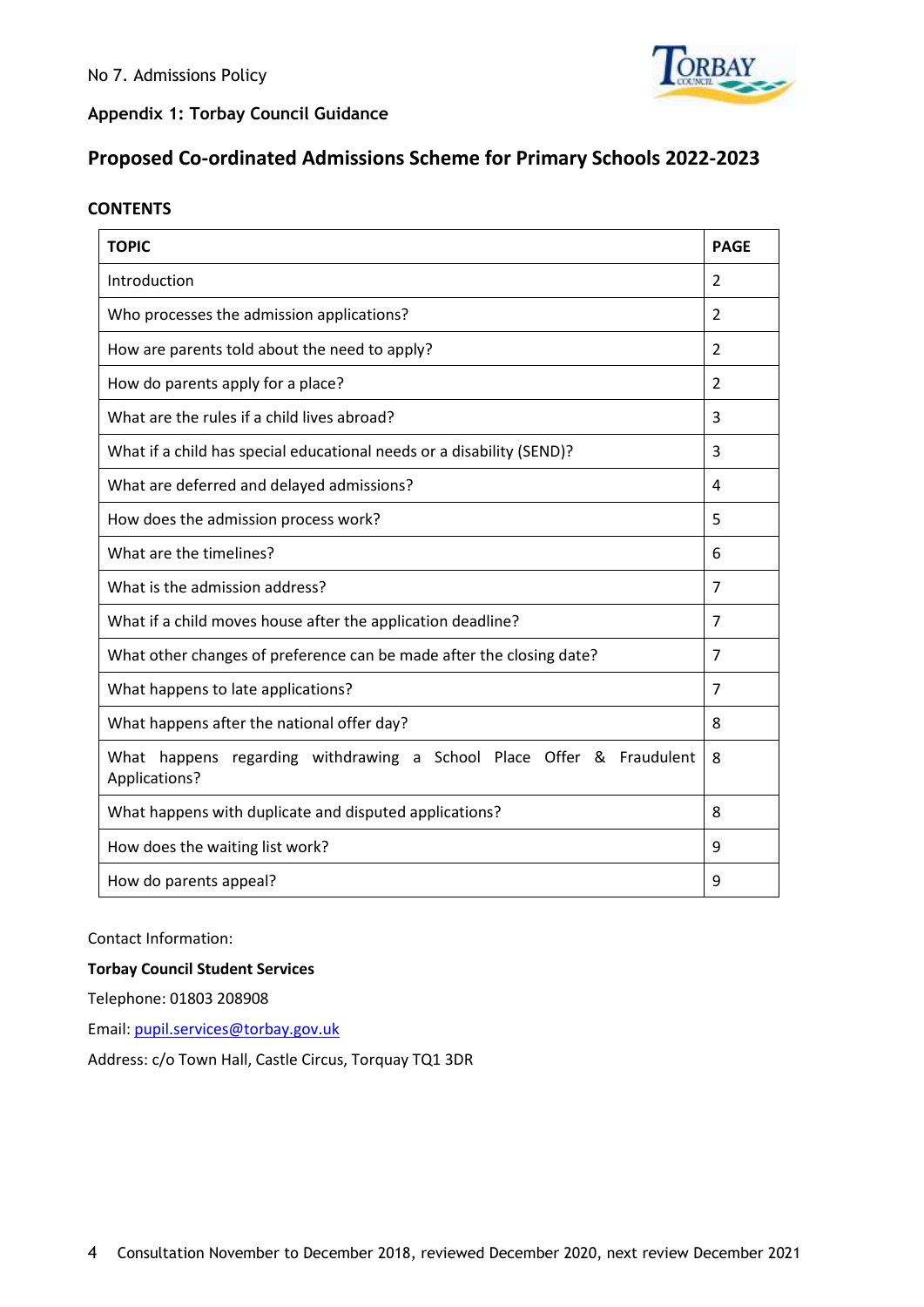#### **Introduction**

This scheme has been developed in consultation with schools and admission authorities who want to work together to provide a co-ordinated in year application process to enable children to enter schools in Torbay. Where the word 'parent' is used in this document, it also includes other people in the role of parent e.g. guardians or carers who have parental responsibility for a child needing a school place.

This scheme describes the process for admitting children into the reception year in primary school. There is also a booklet, TIPS8 that summarises the admission process, and a primary supplement that gives information about the way that each school prioritises its applications for places. These documents together make up the 'composite prospectus' that local authorities have to publish each year. They are available on the council's website [www.torbay.gov.uk](http://www.torbay.gov.uk/) or by telephoning Student Services.

## **Who processes the admission applications?**

Torbay Council (the local authority or 'LA') processes the admission applications for all children living in Torbay who need a reception place either inside or outside of Torbay. Parents who live outside of Torbay but would like their child to attend a Torbay school must apply to the LA where they live.

Torbay Council's Special Educational Needs and Disabilities (SEND) team processes the admission applications for children with an Education, Health & Care Plan (EHCP) because there is a separate statutory consultation process.

Parents of children who live outside England e.g. in Wales where there is a separate application process should apply directly to Torbay LA if they would like a place for their child in a Torbay school.

The LA does not get involved in the processing of applications for South Devon High School or for independent schools. Parents should contact them directly.

# **How are parents told about the need to apply?**

The LA will do all it can to ensure that every Torbay parent who has a child due to start primary school during 2022/23 knows about the need to apply and the application deadline. This will include writing to parents of all known children who were born between 1 September 2017 and 31 August 2018 to tell them about the application process (subject to this data being shared by health services), advertising at Early Years settings, primary schools, in Torbay libraries and elsewhere, and using social media. Ultimately, though, it is the parent's responsibility to apply.

#### **How do parents apply for a place?**

The person applying must have parental responsibility for the child needing a school place. There is a Common Application Form (Form CAF2) for all parents to use. This will be available online at [www.torbay.gov.uk](http://www.torbay.gov.uk/) during the application period, 1 November 2021 to 15 January 2022. Parents can complete and submit the form electronically.

Paper forms will also be available from the LA and from schools and nurseries. Some schools use supplementary information forms for parents who want their child to be prioritised for specific reasons e.g. on grounds of faith or because the parent is a member of staff at the school. These forms are used to collect additional information to help the admission authority to prioritise children correctly. Parents should return these forms directly to the school by the application deadline.

These supplementary forms are optional and parents can choose whether or not to complete one, depending on their circumstances. All parents must complete the common application form in order to make an application for a school place. Schools should check with the LA that a common application form has been completed for each parent who has sent them a supplementary information form. If the supplementary information is completed before the deadline but the common application is not completed until after the deadline, the application will be treated as 'late'.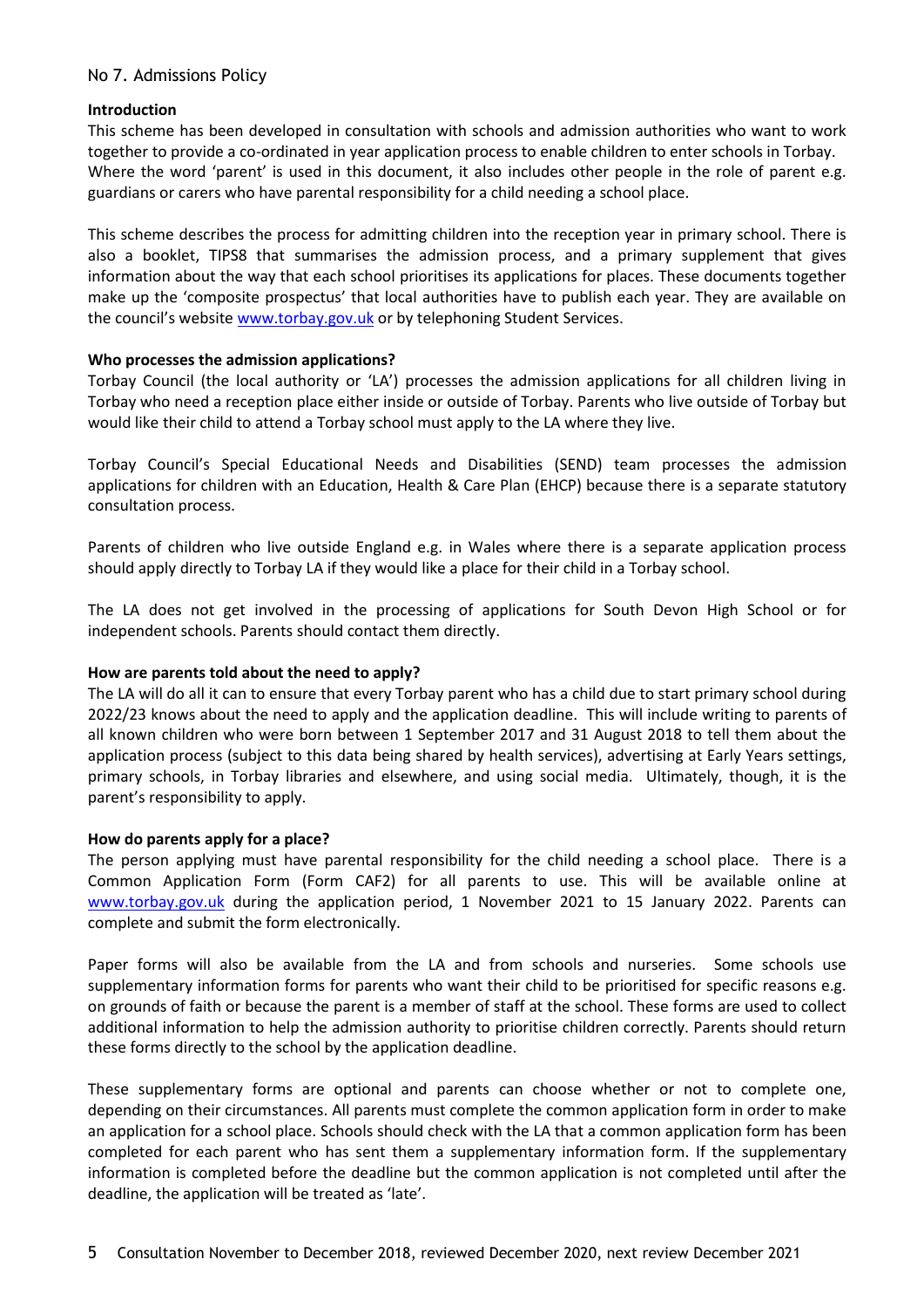Schools and must forward any common application forms they receive to the LA. They should keep a record of any application received.

Parents can list up to 3 schools on the common application form, in order of preference. These schools can be inside or outside of Torbay. Parents will be able to give the reasons for their preferences on the form. Parents who apply online will receive a confirmation email that they should keep safely as a record of their application. Parents who apply on paper should keep a copy of their application. They should also send a stamped, addressed envelope or postcard with their application so that the LA can confirm that they have received the application. If a parent sends in a stamped, addressed envelope and has no response after two weeks they should phone Student Services to check what has happened.

Parents posting their application form or supplementary information form close to the deadline should obtain proof of posting and should send a copy of this to Student Services. Where there is proof that the application was posted prior to the deadline, the application will be treated as an on time application. If no proof of posting is sent in and there is no evidence from a postmark that the application was posted before the deadline, the LA will treat the application as late.

#### **What are the rules if a child lives abroad?**

Parents should apply in the same way as other parents of children who already live in the area. The LA will allocate places according to current government guidance. Generally parents will need to provide a photocopy of a passport including a valid visa or other document allowing for entry into the United Kingdom/ or documentation showing that the child is living in the United Kingdom and is entitled to live in the United Kingdom. No place will be given that conflicts with the requirements of UK Border Agency.

## **What if a child has special educational needs or a disability (SEND)?**

If a parent has a child with an Education, Health & Care Plan (EHCP) or if they are seeking an assessment placement in a special unit or special school they should still complete a common application form. They should also contact Torbay's SEND team: [send@torbay.gov.uk](mailto:send@torbay.gov.uk) for any additional advice.

Where children have an EHCP the LA's Special Educational Needs and Disabilities team will follow the SEND Code of Practice. Parents will still be invited to express a preference for up to three schools. The LA will then consult with the preferred school. The LA expects that the school will be named on the Education, Health and Care Plan and the pupil will be given a place at the school unless the school cannot meet the child's needs, or the admission would be a good use of resources.

Sometimes a child is still being assessed for an Education, Health & Care Plan on the National Offer Day. In this case the LA will notify the parent of the school place they will offer if the EHCP is refused. This place will be held as a provisional offer until the EHCP process is complete.

#### **What are deferred and delayed admissions?**

A deferred admission is where a parent is allocated a school place for September but chooses for their child to start in reception later in the school year. The latest possible start date will depend on the child's age; they must start at the school full-time at the beginning of the term following their  $5<sup>th</sup>$  birthday. Deferred admissions are agreed directly with the school once a child has been given a place there. A delayed admission is only for children born on or after 1 April. It is where a child should start in reception in a particular year but starts in reception a whole year late.

The way that each school handles requests for delayed admission is described in their admission policy. The LA advises that parents should apply for a place in the child's correct year group by the deadline of 15 January unless they have already had confirmation from their preferred schools that they would accept a delayed application for the child. Parents can choose to withdraw the application at a later date.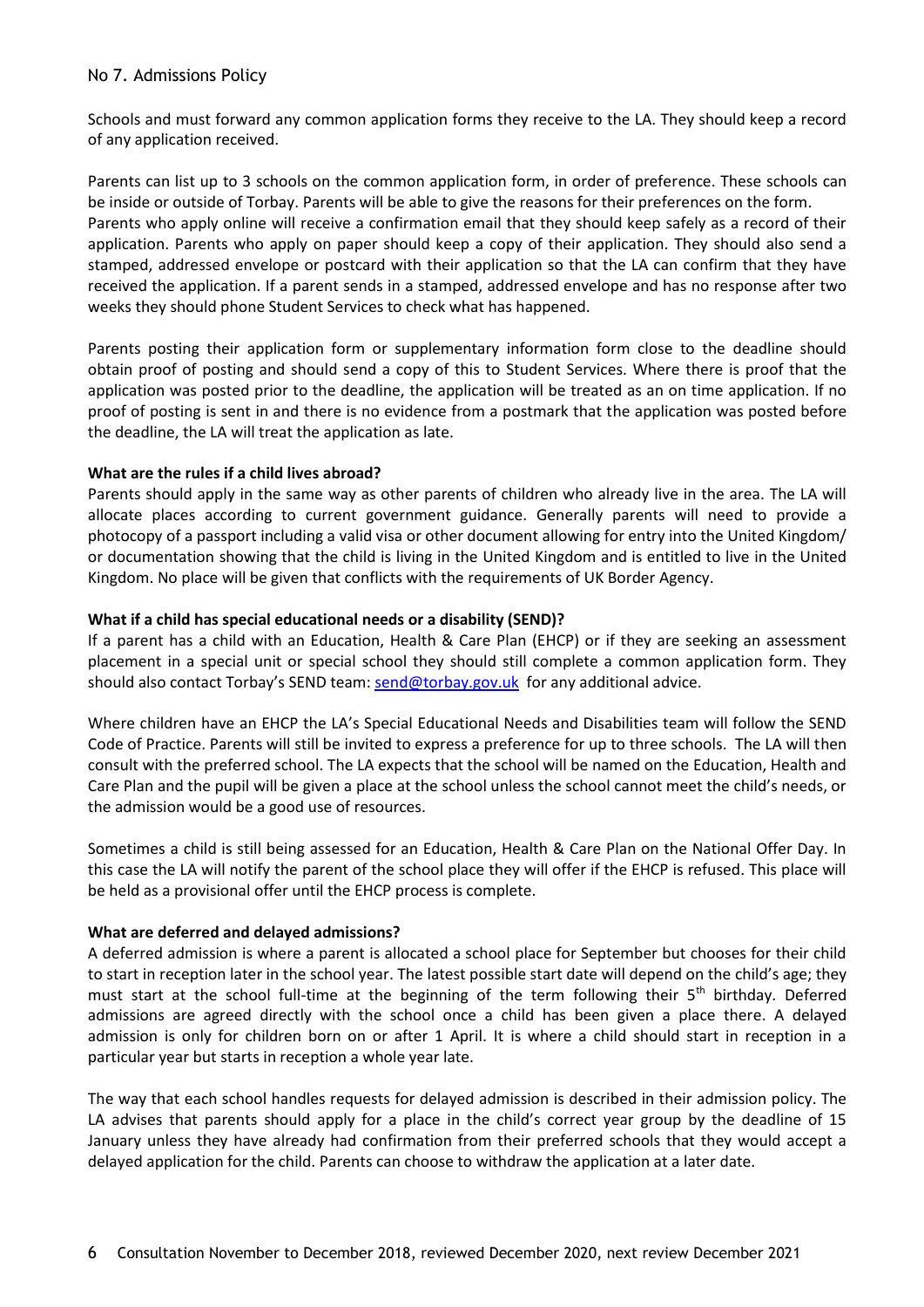At the same time parents should notify the LA that they would like a delayed admission for their child if they have not already done so.

The LA will ask for additional information to support the request and will pass this to the preferred schools for them to consider. Schools must consider each request individually to decide what would be in the best interests of the child. The schools will let the LA know their decision and if they refuse the request they must set out their reasons in writing for the parent.

When the parent knows the schools' responses they will be able to decide whether to

- a) Accept a place in the correct age group
- b) Refuse a place in the correct age group and apply in the following admission round
- c) Accept a place in the correct age group but defer the start date.

If a parent chooses to make a delayed application, there is no guarantee their child will be allocated a place at their preferred school because their application will be ranked against all the other children applying for the school in the following admission round. The offer of a place will be dependent on how highly they are ranked against the school's oversubscription criteria. If a school can offer a place in the child's correct year group, the parent will not be able to appeal. If none of the preferred schools can offer a place the LA cannot guarantee that it will be able to provide a place out of year group at another school.

There is no legal requirement for a school to admit a child into reception early, that is, in the academic year before they reach their 5<sup>th</sup> birthday. Parents may make a request but they have no right to appeal if their request is refused.

#### **How does the admission process work?**

After the closing date the LA will check that all applications received are on the system. The LA will forward applications for schools in other LA areas to the correct LA.

Torbay LA will forward details of their applications to all other admitting authorities by 7 February 2022. This will include VA and Foundation schools and academies within Torbay who manage their own application process. The LA will not tell other admitting authorities whether the application is a first, second or third preference. The LA will send applications for places outside Torbay to other LAs for them to be ranked by their admission authorities. LAs will exchange information via a secure electronic system except in the case of electronic failure.

All admitting authorities will rank each application against the admission criteria for the school and place them in order of priority. They will use only the admission criteria to prioritise the applications. They will return their ranked lists to the LA by 2 March 2022. The LA will rank applications in the same way where it is the admitting authority for a school or is acting on behalf of the school.

The LA will allocate each child a place at the parent's highest ranked school that can offer a place. This means they will decide which place to allocate if more than one school can offer a place to a child. Where the LA is not able to allocate a place at any of the parent's preferred schools, they will allocate the child to the closest school (by walking route) to their home address within Torbay where there are places available taking into account travel time and transport costs. The LA will liaise with other LAs regarding cross-border applications. The LA will send all Torbay primary schools a draft list of children allocated to them by 8 April for schools to do a final check.

On the National Offer Day, 16 April 2022, parents who applied online and said they wanted to be notified by email will receive an email. Other parents will be sent a letter by second class post. The email or letter to parents will tell them

- a) Which school their child has been allocated;
- b) Why their child has not been allocated a place at another preferred school;
- c) How to appeal for a place at a school where the application has been refused;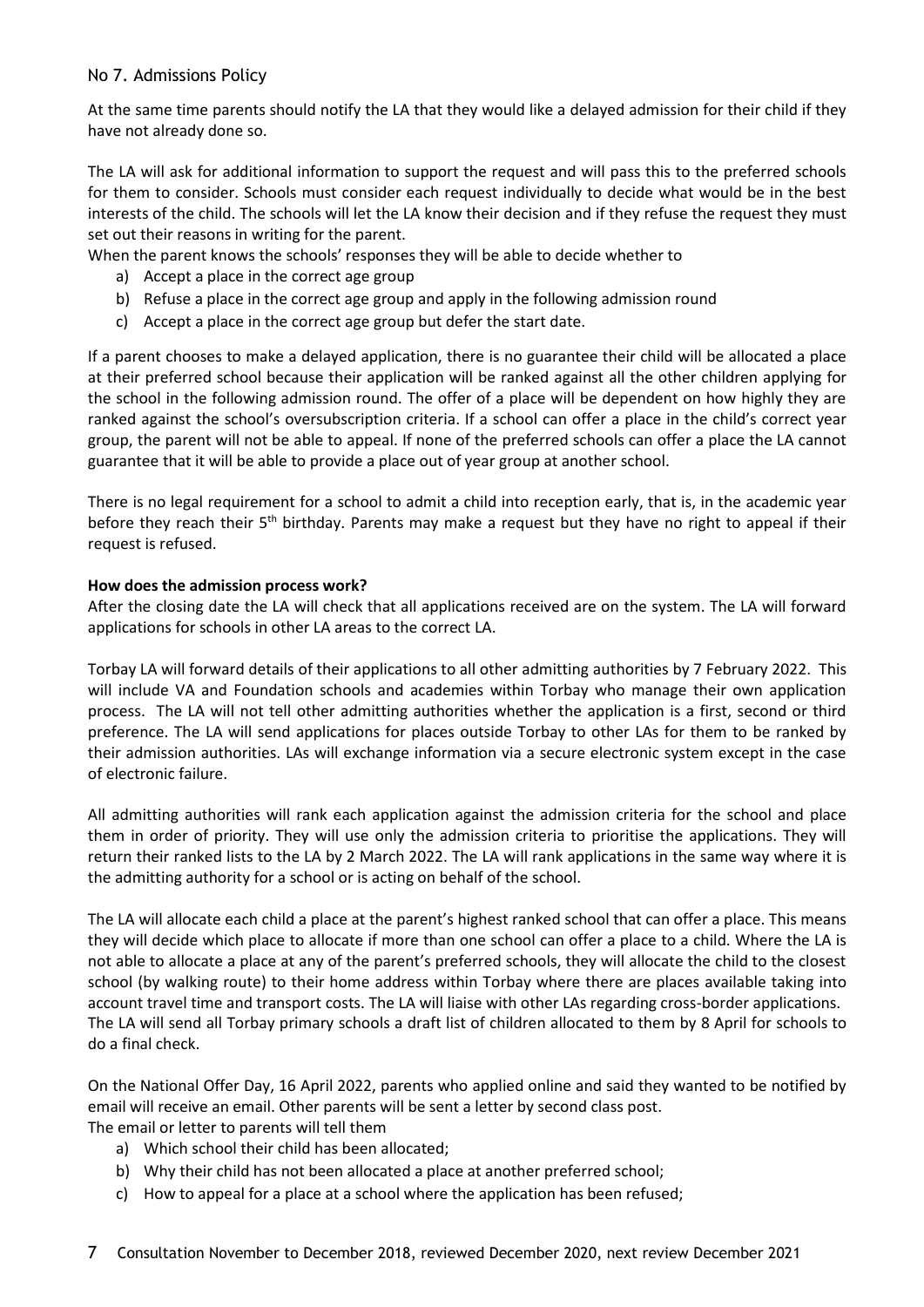- d) The date by when parents must submit their appeal (20 May 2022);
- e) The deadline for parents to confirm they want to accept the place offered (3 May 2022)

Each admitting authority will give information to the LA about the number of children allocated a place at their school under each oversubscription criterion. The LA will publish this information on its website to assist parents in deciding whether or not to appeal and to inform parents applying for places in future years. Parents cannot normally have more than one offer of a place.

#### **What are the timelines?**

The closing date for parents to submit the Common Application Form will be 15 January 2022. The online application facility will close at 23.59pm on that date.

| 1 IIII clawic       |                                                                                                                                                                            |  |
|---------------------|----------------------------------------------------------------------------------------------------------------------------------------------------------------------------|--|
| 1 November 2021     | Website opens for online applications and TIPS paper forms available                                                                                                       |  |
| 15 January 2022     | Closing date for submission of Common Application Form and deadline<br>for sending supplementary information forms to schools. Online<br>applications will close at 23.59. |  |
| 1 February 2022     | LA exchanges data with other LAs where parents have applied across LA<br>boundaries                                                                                        |  |
| 1 February 2022     | LA send other admitting authorities details of applications for them to<br>rank                                                                                            |  |
| 18 February 2022    | Foundation and VA schools and academies return ranked lists of pupils                                                                                                      |  |
| 18 March 2022       | Cut-off for taking new addresses into account for first round unless a<br>school's admission policy gives a different date                                                 |  |
| 25 March 2022       | Day when LA starts offer processing. The LA will inform other admitting<br>authorities of provisional offers to be made to applicants residing in<br>their area.           |  |
| 1 April 2022        | LA sends schools draft list of allocated pupils for them to check                                                                                                          |  |
| 19 April 2022       | Allocation Day: Online applicants notified of allocation by e-mail. Other<br>applicants sent letter by second class post.                                                  |  |
| 3 May 2022          | Deadline for parents to accept offer                                                                                                                                       |  |
| 3 May 2022          | Closing date for second round applications                                                                                                                                 |  |
| 20 May 2022         | Decisions on late applications                                                                                                                                             |  |
| 20 May 2022         | Closing date for receipt of 1 <sup>st</sup> round appeals to be heard before the end<br>of the summer term                                                                 |  |
| 10 June 2022        | Deadline for parents to accept offer for second round applications                                                                                                         |  |
| June/July 2022      | Appeals for on time applications                                                                                                                                           |  |
| 30 June 2022        | Closing date for receipt of 2 <sup>nd</sup> round appeals                                                                                                                  |  |
| July/September 2022 | Appeals for late applications                                                                                                                                              |  |
| 6 September 2022    | Date when applications are treated as In Year Admissions                                                                                                                   |  |

**Timetable**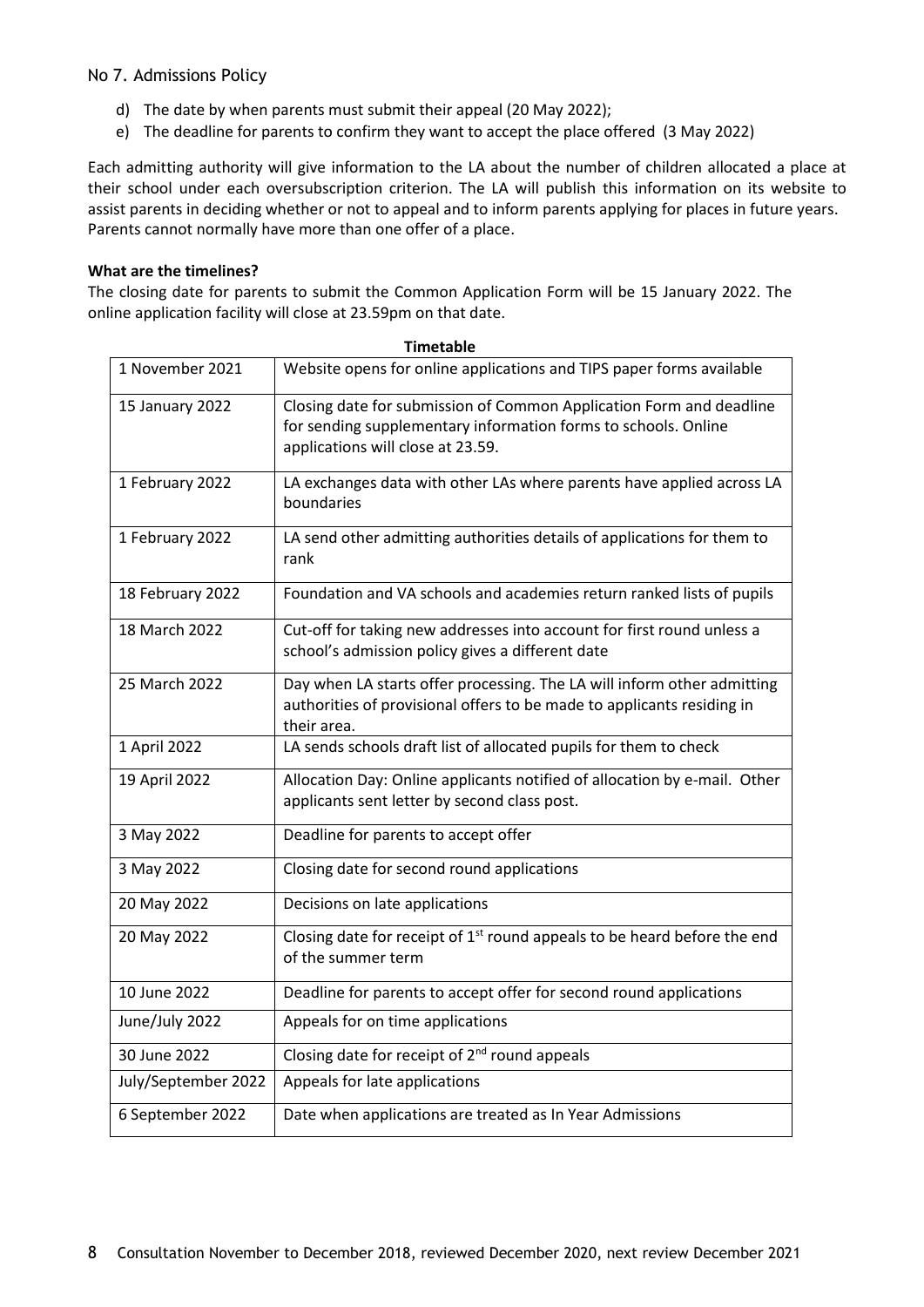#### **What is the admission address?**

The home address used to decide on priority for admission purposes is the one where the child is living at the time of the application (normally the closing date). Where a child lives with separated parents the admission address is the one where the child lives for the majority of the school week. The admission authority, or the LA acting on its behalf, will make the final decision about the address to be used as the admission address, according to the definition of 'home address' given in the school's admission policy.

When a school is oversubscribed the admission authority will usually make checks to ensure the given address is correct. This may involve checking council tax records and/or asking for documents to prove that the parent who has care of the child is living at the given address. Acceptable documents may include council tax statements, utility bills, benefit statements or tax credit statements. Phone bills and bank statements are unlikely to be acceptable. Each admission authority will make its own decisions about what evidence they will accept.

If the admission authority has a concern that an address may be fraudulent or misleading, they may ask the parent for additional information and may visit the address to check that it is genuine. The council or other admitting authorities may use Torbay's Address of Convenience Protocol. If the address if found to be fraudulent the admission authority may withdraw the offer of a place. They will take into account the length of time that a child has been attending the school.

Where an applicant is a member of the UK forces or a crown servant returning from overseas, official proof of a posting to the area will be required as in the School Admissions Code.

## **What if a child moves house after the application deadline?**

If a family moves house on or before 15 March 2022, or if they have exchanged contracts on a house purchase by that date, the new address will be used as the admission address unless a school's admission policy says something different. If the move means that the schools applied for are no longer appropriate, the parent may give some new preferences. If a parent moves on or before 15 March 2022 and does not tell the LA, and their child is given a place at a school that they should not be given based on the new address, the place may be taken away if the school is over-subscribed.

#### **What other changes of preference can be made after the closing date?**

Once the closing date has passed, parents can only change their preferences if there is a significant change of circumstances. This is defined as

- a) Where there are significant new medical reasons supported by a medical practitioner that may make the original choice of school unsuitable
- b) Where a child is taken into care and the change is supported by a letter/email from Social Care, as long as the information is new and was not available to the applicant at the time the application was made.

Other changes of preference can only be made after the National Offer Day 18 April 2022.

# **What happens to late applications?**

Late applications are those received after the closing date of 15 January 2022 and before the start of September 2022. Late applicants complete the same application form but the online process will not be available. An electronic version of CAF2 will be available on the council's website to download, complete and email back to Student Services. Very occasionally there is an exceptional reason why a parent could not submit an application by the closing date. If this reason is genuine and serious the LA or admission authority may agree to treat the application as on time. Acceptable reasons might be e.g. the death of a close relative or serious illness meaning the applicant or a close relative is in hospital. As the application period is two and a half months, these exceptions will be rare.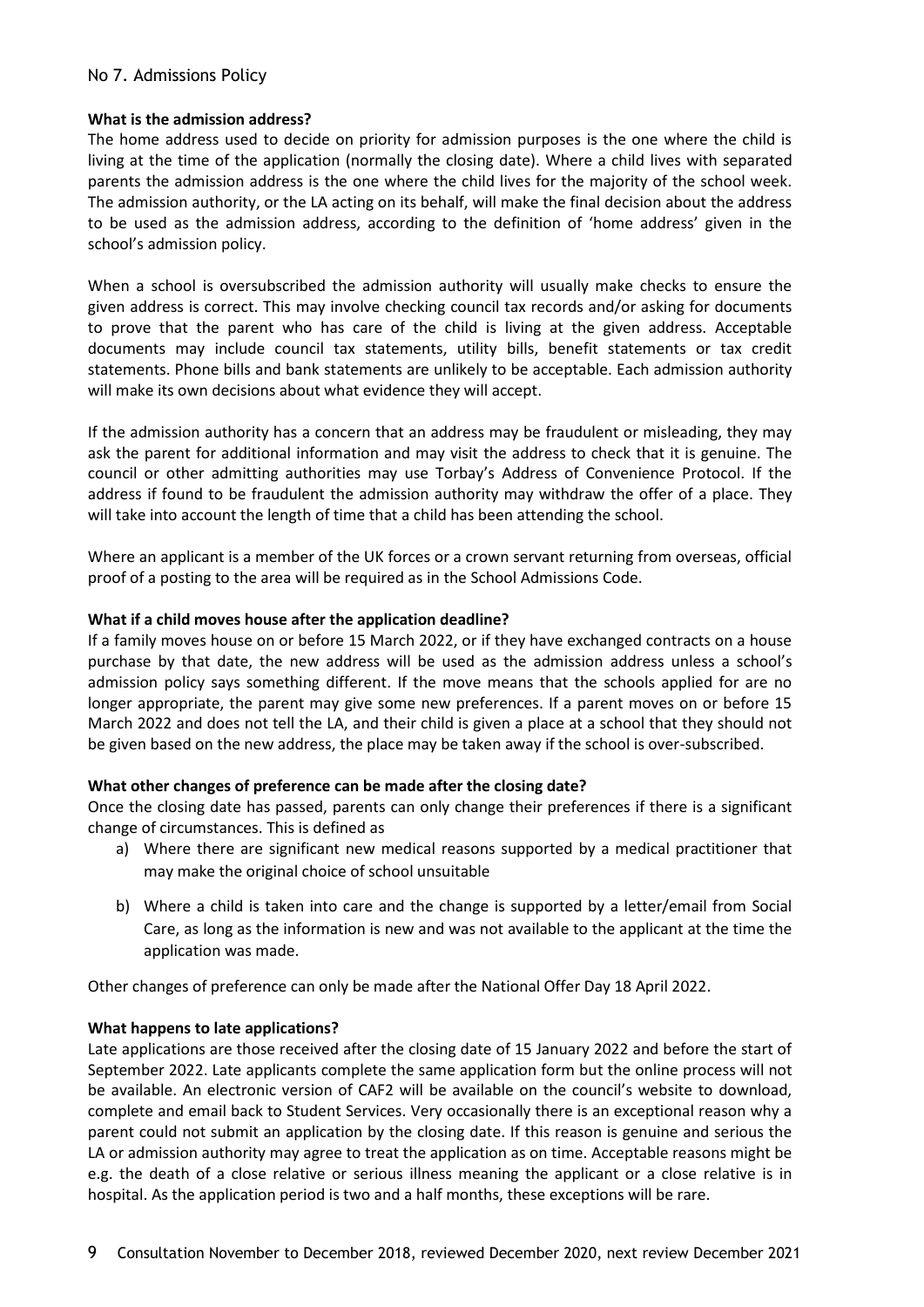Parents wanting their late application to be treated as on time will need to make their case in a letter or email to Student Services and to send in supporting evidence. This must be done as soon as possible after the closing date. The later the request, the weaker the case is likely to be unless there is good reason. The LA will tell the parent when a decision has been made.

#### **What happens after the national offer day?**

Any parent who is not happy with the school place offered to their child can request a change of preference. If no place is available at a higher preference school the child will keep the offer already made unless a parent refuses this place by letter or email. Parents who are allocated places in the first round wanting to change their preferences should do so by 3 May 2022.

Admission authorities will rank late applications received by 3 May 2022 along with any changes of preference requested by parents after the National Offer Day. Offers of places for late applications and changes of preference will be made on 16 May 2022. All late applications and changes of preference received by 3 May will be treated equally and parents will be offered a place at their highest preference school that has a place available for their child.

The LA will prioritise applications and changes of preference received after 3 May by the date when they are received. If a vacancy only arises after the date of receipt, all applications current on the date the vacancy arises (waiting list, changes of preference and new late applications) will be ranked by the admission authority using the school's oversubscription criteria to decide who takes highest priority.

## **What happens regarding withdrawing a School Place Offer & Fraudulent Applications**

An offer will only be withdrawn if 1) it was based on an application that was fraudulent or deliberately misleading. 2) it was made in error 3) it was made by someone who did not have authority to offer a school place. 4) a parent (having been issued with reminders from the school or admissions team and made aware of the consequences) failed to accept their school place within ten days of the final reminder. This included failure to respond to contact from the school regarding transition arrangements.

#### **What happens with duplicate and disputed applications?**

If two parents both apply for a place for the same child but give different preferred schools, or the same schools but in a different order, the LA will contact both parents and ask them to agree on the schools and the order of preference.

All parental applications are subject to Data Protection legislation and the personal content of an application will not be shared (other than to agencies mentioned in the privacy statement on the application form) without the agreement of the applicant, unless there is a legal requirement to do so. However, the LA will inform a person with parental responsibility that an application has been made and will share the preferred schools if asked to do so. The LA will first check with the person who made the application that there is no legal reason to withhold this information.

Where no agreement can be reached by parents, places may be held at two schools and one place will be removed when the child is physically admitted to the other school as a child cannot have two school places. Parents will be asked to settle disputes about school places if at all possible as uncertainty can be upsetting for the child.

#### **How does the waiting list work?**

Any child who does not get a place at the first preference school will automatically be added to the waiting list. If a place becomes available the LA will contact the parent of the child at the top of the waiting list and offer the place. The allocated school will not be changed until the parent has confirmed they want the place at the waiting list school.